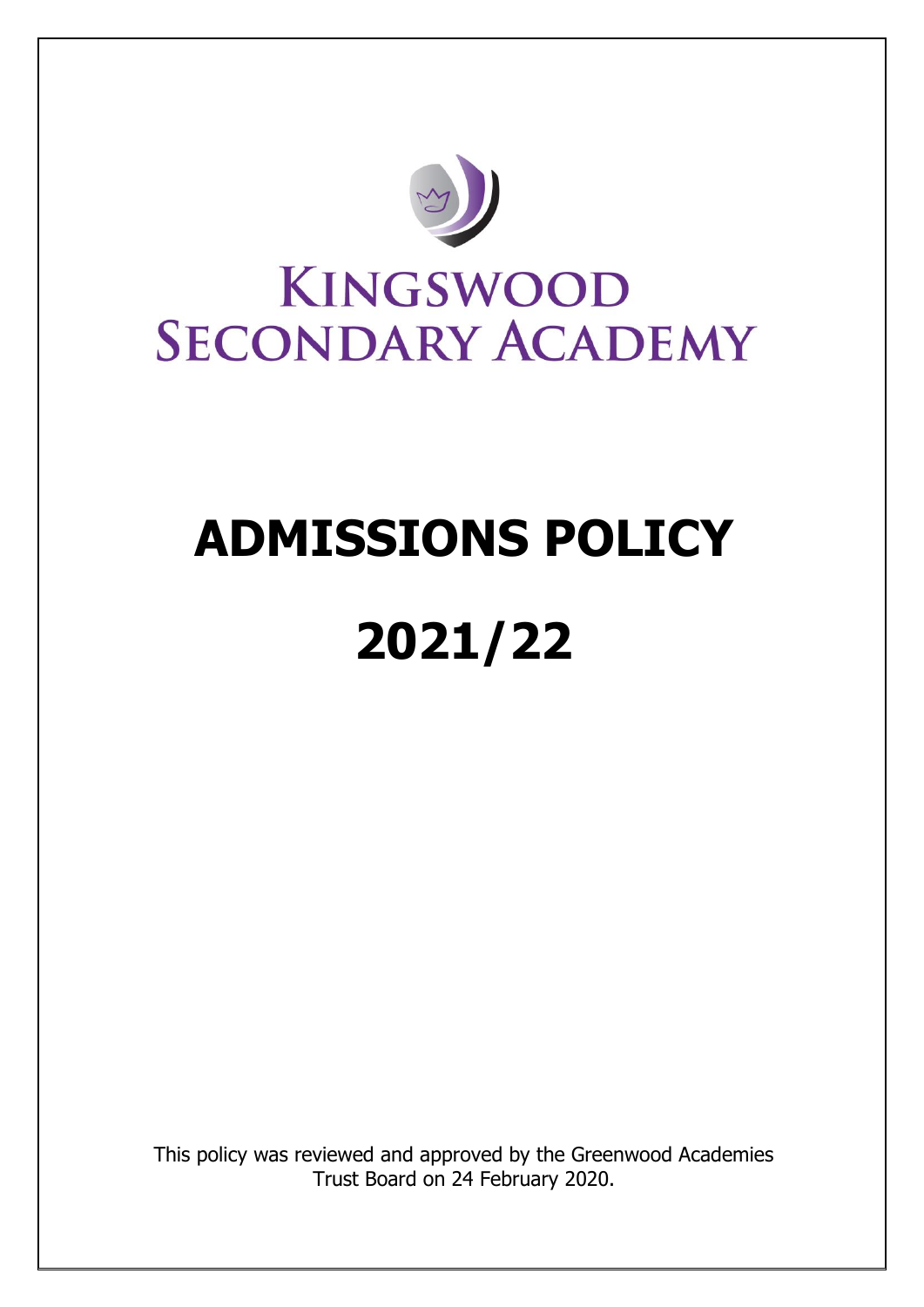# **PROCEDURE FOR ADMITTING PUPILS TO THE KINGSWOOD SECONDARY ACADEMY**

The Kingswood Secondary Academy provides for the needs of children within the 11 to 19 age range who live in Kingswood and the surrounding area.

Pupils will be admitted at the age of  $11+$  without reference to ability or aptitude using the criteria set out in this policy. Admission to our Academy is not dependent on any 'voluntary' contribution.

The Greenwood Academies Trust is the Admissions Authority for the Kingswood Secondary Academy.

The Academy participates in the Local Authority co-ordinated scheme and timelines. All deadlines within that should be adhered to by applicants.

# **Admission numbers for secondary provision (age 11)**

- 1. The Academy has the following agreed admission numbers for the Academy:
	- 216 for pupils in Year 7
- 2. The Academy will accordingly admit a maximum of 216 pupils in the relevant age group each year if sufficient applications are received.

# **Admission number for Sixth Form provision (age 16)**

3. The Kingswood Secondary Academy has an agreed admission number of 200 eligible pupils including those eligible pupils already in the Academy wishing to stay on in the Sixth Form.

#### **Process of Application**

4. Arrangements for applications for places at the Academy will be made in accordance with the Northamptonshire LA's co-ordinated admission arrangements; parents resident in Northamptonshire can apply online at:

# **[www.northamptonshire.gov.uk/schooladmissions](http://www.northamptonshire.gov.uk/schooladmissions)**

Parents resident in other areas must apply through their home Local Authority.

- 5. The Academy will use the LA's timetable for applications to the Academy each year (exact dates within the months may vary from year to year):
	- a) In September the Academy will publish in its prospectus information about the arrangements for admission for the following September.
	- b) September/October the Kingswood Secondary Academy will provide details for Open Evenings and other opportunities for parents to visit the Academy.
	- c) By 31 October Parents must complete the common application form (CAF) and return it to the LA to administer.
	- d) 1 March (secondary) notification of places made to parents.

# **Consideration of applications**

6. The Kingswood Secondary Academy will consider all applications for places at the Academy. Where fewer than the published admission number(s) for the relevant year groups are received, the Academy will offer places to all those who have applied.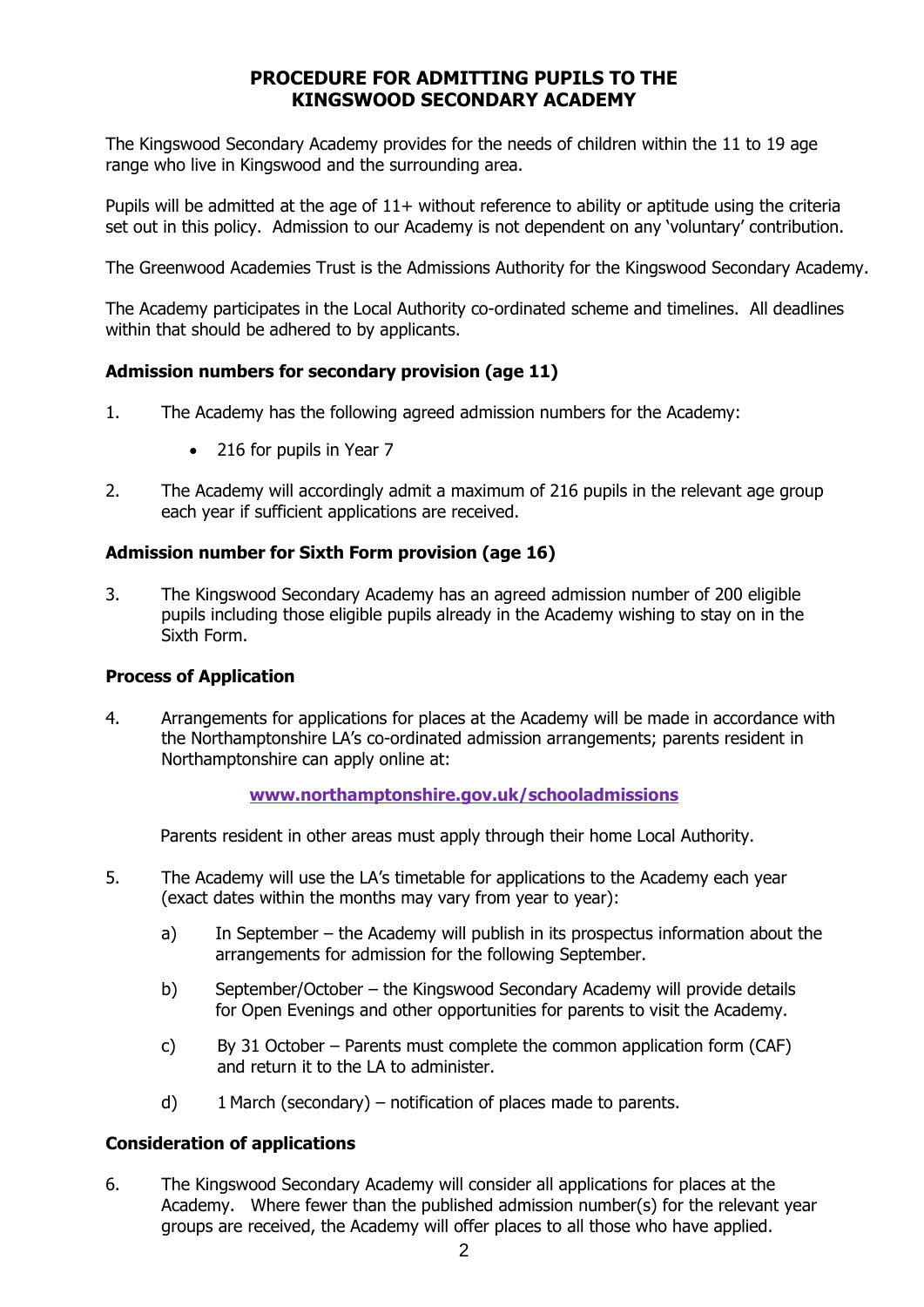#### **Procedures where the Academy is oversubscribed**

7. Where the number of applications for admission is greater than the published admission number in any age group, applications will be considered against the criteria set out below.

# **Admission to Year 7**

- 8. The Kingswood Secondary Academy will first accept all pupils with a statutory right to a place through an Education Health and Care Plan naming the Academy. After the admission of these pupils, criteria will be applied for the remaining places in the order in which they are set out below:
	- a) Looked After children or previously Looked After children\*
	- b) Children who live in Cottingham, Middleton, Rockingham and East Carlton for whom the local education authority provides transport to the Kingswood Secondary Academy.
	- c) Children who will have an older sibling\* continuing at the Kingswood Secondary Academy at the time of admission of the younger child.
	- d) Children who live closer to the Kingswood Secondary Academy than any other school\*.
	- e) Other children.

In the event of over-subscription using the above criteria, priority will be given to children on the basis of proximity to the Academy, as measured in a straight line from the child's home to the main entrance of the Academy.

\* see definitions

# **Admission of children outside their normal age group**

9. Parents may request admission for their child outside their normal age group. In general, it is considered that children should be educated in their normal age group, with the curriculum differentiated as appropriate and they should only be educated out of their normal age group in very limited circumstances.

The decision to allow a child to repeat a year or to admit a child into a cohort outside their chronological year group lies with the Academy, in liaison with the Local Authority, based on the circumstances of the case and in the best interests of the child concerned, taking into account the views of the parent, the Principal and any supporting evidence provided by the parent.

10. Any parent of wanting their child to be admitted outside of the normal age group for Year 7 should contact the Academy in the first instance and make an application to their Local Authority for their child's normal age group at the usual time but also submit a request for admission outside of the normal age group at the same time.

Any parent wanting their child to be admitted out of the normal age group in any other year should submit a request, in writing, to the Academy as soon as is possible.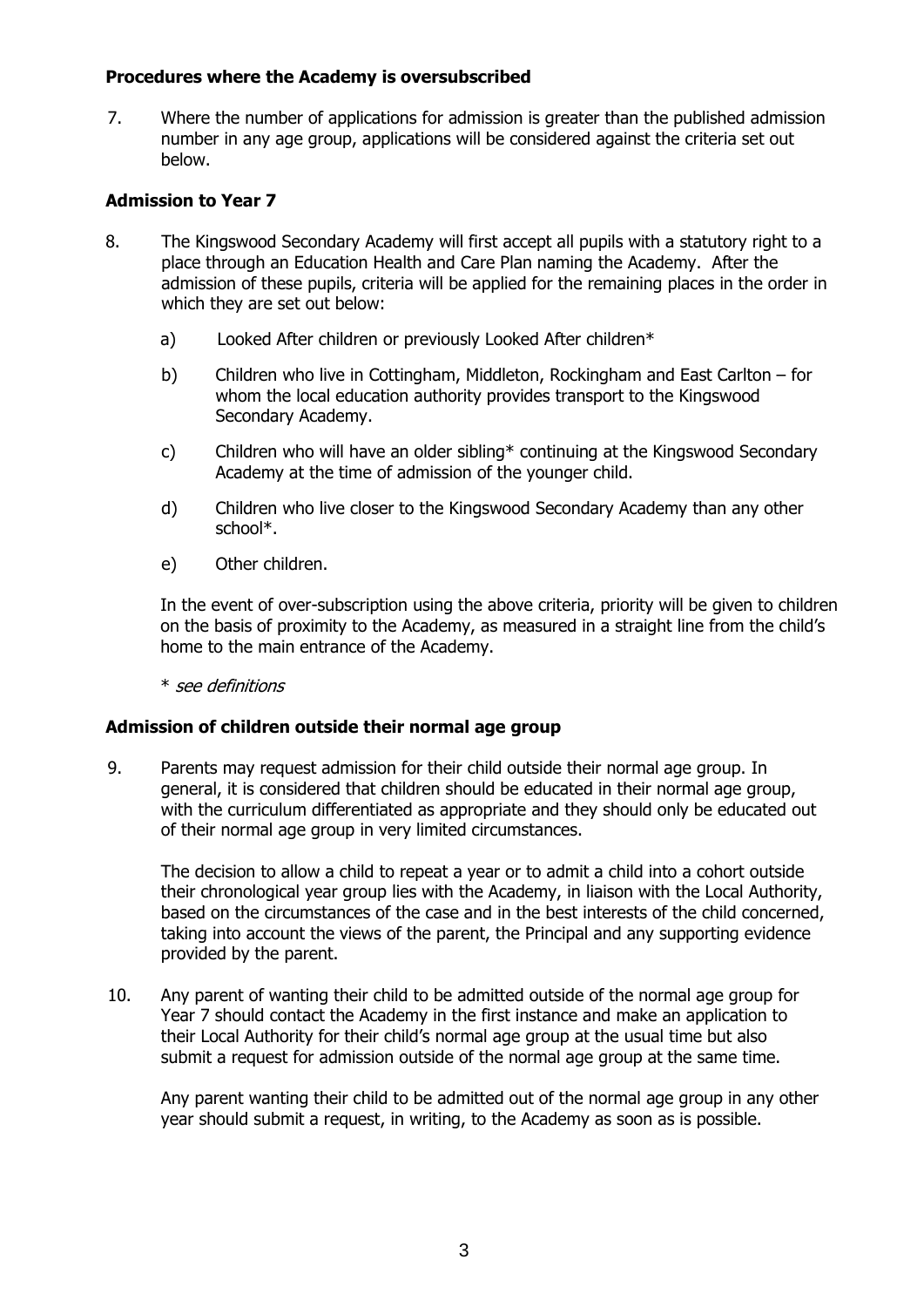# **Admission to Year 12 (Sixth Form) – oversubscription criteria**

- 11. The Academy will first accept all pupils with a statutory right to a place at the Academy through an Education Health and Care Plan naming the Academy.
- 12. To be eligible to enter the Sixth Form both internal and external applicants will be expected to meet minimum academic entry criteria for the Sixth Form as a whole. When the Sixth Form is undersubscribed all applicants meeting the minimum academic entry requirements will be admitted. They will also be expected to have met the published academic standard for their chosen subjects to be permitted to follow their preferred courses.

If not suitably qualified for their preferred courses pupils will be offered alternatives (if available).

- 13. The Academy will publish specific criteria in relation to minimum entrance requirements for the Sixth Form and for the range of courses available based upon GCSE grades or other measures of prior attainment. These criteria are the same for internal and external transfers and will be published in the Academy's prospectus, on the website and in the Composite Admissions booklet.
- 14. In the event of oversubscription for Sixth Form places available in addition to those allocated to existing students and after the admission of children detailed in paragraph 9, the following criteria will be used, in order:
	- a) Looked After children or previously Looked After children. \*
	- b) Children who live in Cottingham, Middleton, Rockingham and East Carlton for whom the local education authority provides transport to the Kingswood Secondary Academy
	- c) Other children.
	- \* see definitions

In the event of over-subscription using the above criteria, priority will be given to children on the basis of proximity to the Academy, as measured in a straight line from the child's home to the main entrance of the Academy.

15. There will be a right of appeal to an independent appeals panel for internal pupils refused transfer and external applicants refused admission.

# **Operation of waiting lists**

16. As required by the Schools Admissions Code, the Kingswood Secondary Academy will maintain a waiting list until the end of the autumn term. Applications for inclusion on a waiting list will be ranked according to our oversubscription criteria as described in paragraphs 8 and 14 above.

#### **Arrangements for in-year admissions**

17. The Local Authority will co-ordinate admissions for in-year applications and for applications for year groups other than the normal point(s) of entry. This will not affect the Academy's right to determine which applicants have priority for admission.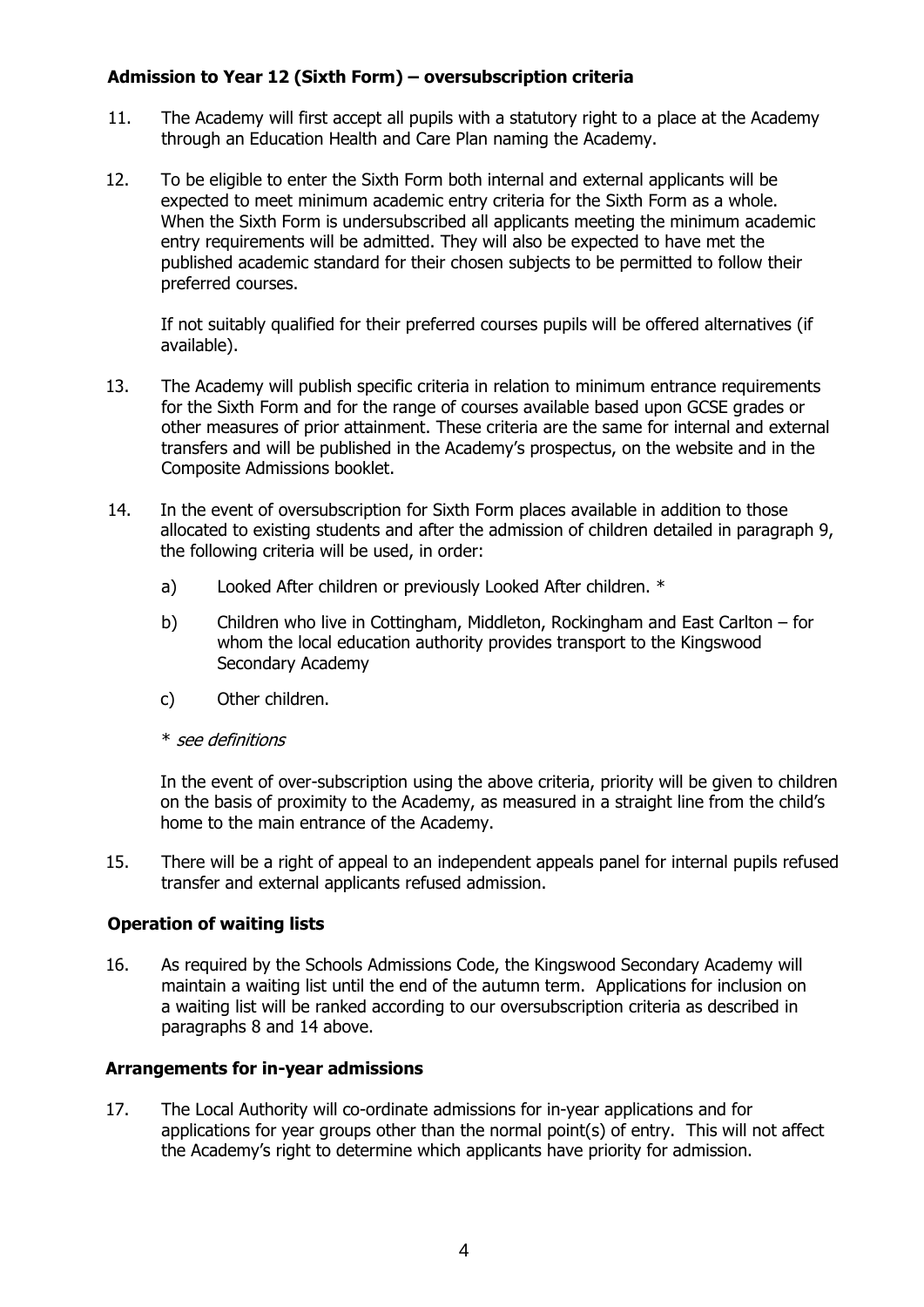- 18. Subject to any provisions in the LA's co-ordinated admission arrangements relating to applications submitted for years other than the normal year of entry, the Academy will consider all such applications and if the year group applied for has a place available, admit the child.
- 19. If more applications are received than there are places available, the over-subscription criteria in paragraphs 8 and 14 for the relevant age group shall apply. Parents whose application is refused shall be entitled to appeal.

# **Right of appeal**

- 20. There will be a right of appeal to an Independent Appeals Panel for unsuccessful applicants relating to admissions at age 11 or above. Appeals should be made within twenty (20) school days of the date of refusal.
- 22. If refused admission you should contact Northamptonshire County Council by email on [AppealsTeam@northamptonshire.gov.uk](mailto:AppealsTeam@northamptonshire.gov.uk) or the Admissions Team on 0300 126 1000. You can also use the LA online **[Appeals Form](https://northamptonshire.firmstep.com/default.aspx/RenderForm/?F.Name=CTV6V4xAdRB)**.

#### **Fair Access**

22. The Kingswood Secondary Academy participates in the Northamptonshire County Council Fair Access protocol.

All schools, including Voluntary Aided Schools, Trust Schools and Academies must participate in the protocol.

The purpose of the Fair Access Protocol is to ensure that vulnerable children are offered a school place as quickly as possible and to evenly spread children with additional needs across all schools in the county. The protocol only applies to mid-term applications; it does not operate when children transfer from primary school to secondary school.

#### **Fraudulent or Misleading Applications**

23. As an Admission Authority, we have the right to investigate any concerns we may have about your application and to withdraw the offer of a place if we consider there is evidence that you have made a fraudulent claim or provided misleading information, for example a false address was given which denied a place to a child with a stronger claim. We reserve the right to check any address and other information provided so we can apply the oversubscription criteria accurately and fairly.